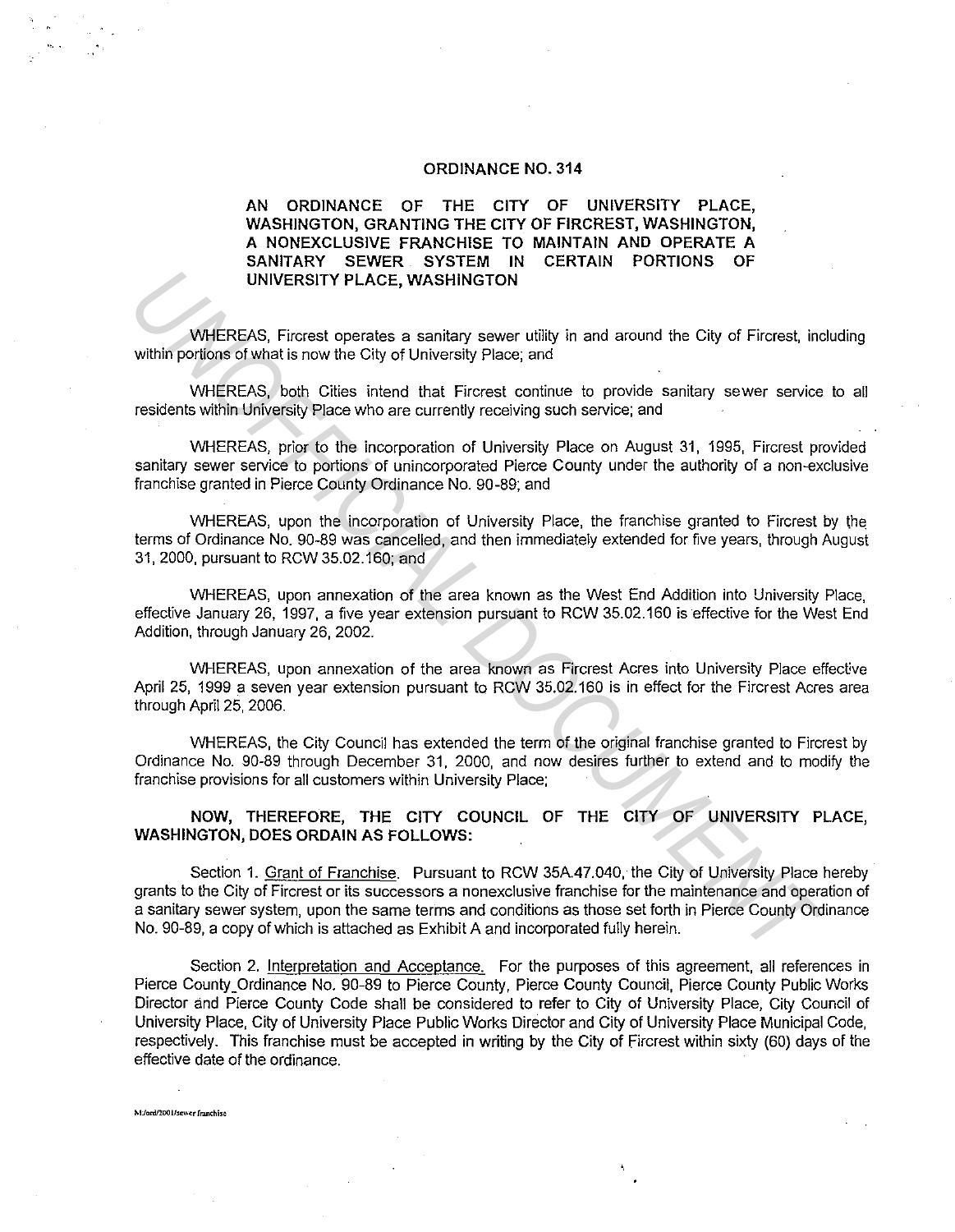Section 3. Additional Franchise Provisions. In addition to the franchise terms set out in Pierce County Ordinance No. 90-89, the franchise granted to Fircrest shall also include the following provision:

University Place may design and construct such sanitary sewer mains, lines, and appurtenances as it deems necessary or convenient to the provision of sanitary sewer service to its residents. Pursuant to Fircrest's approval, University Place shall be entitled to connect any such facilities to any of Fircrest's facilities located in the franchise area specified in Pierce County Ordinance No. 90-89.

Ai all times thereafter, any such facilities constructed by University Place shall remain the property of University Place. By this Franchise, however, and after review and approval by University Place, University Place licenses and permits Fircrest to use for sewage conveyance any such facilities constructed and paid for by University Place.

The Cities agree to continue current customer service by Fircrest and any new mutual customers served by Fircrest on City of University Place owned lines as Fircrest customers, with system maintenance and utility operations by Fircrest. Both Cities, as parties to the franchise, agree to an outside the City of Fircrest service surcharge not to exceed the current \$5.00 (five dollar) per month per customer charge on the Fircrest sewer rate structure. At all times thereafter, any such facilies constructed by University Place shall<br>approved by University Place. University Place is this Franchise, nowever, and aller neview and<br>approved by University Place. University Plac

If the City of Fircrest adopts any fee for City of University Place residents in excess of \$5.00 (five dollars) per month above that paid by Fircrest residents, the term of this franchise shall be automatically reduced to one year from the date of such action unless further amended by mutual agreement.

Section 4. Sewer Operation. All activities related to the construction, operation and maintenance of Fircrest sewer facilities located within rights-of-way owned by University Place shall be in compliance with UPMC Title 13.

Section 5. Term of Franchise Extension. The franchise granted herein shall continue in force for a period of 10 years, through May 31, 2011.

Section 6. Severability. Should any section, paragraph, sentence, clause or phrase of this ordinance, or its application to any person or circumstance, be declared unconstitutional or otherwise invalid for any reason, or should any portion of this ordinance be pre-empted by state or federal law or regulation, such decision or pre-emption shall not affect the validity of the remaining portions of this ordinance or its application to other persons or circumstances.

Section 7. Publication and Effective Date. This ordinance shall be published in the official newspaper of the City, and shall take effect and be in full force five (5) days after the date of publication.

**ADOPTED BY THE UNIVERSITY PLACE CITY COUNCIL AT A REGULAR MEETING THEREOF ON THE 4TH DAY OF JUNE, 2001.** 

**ATTEST:** 

*Catrina Craig, CMC, City Clerk* 

**Mlordl200ll•cwcr rr.mc!Usc**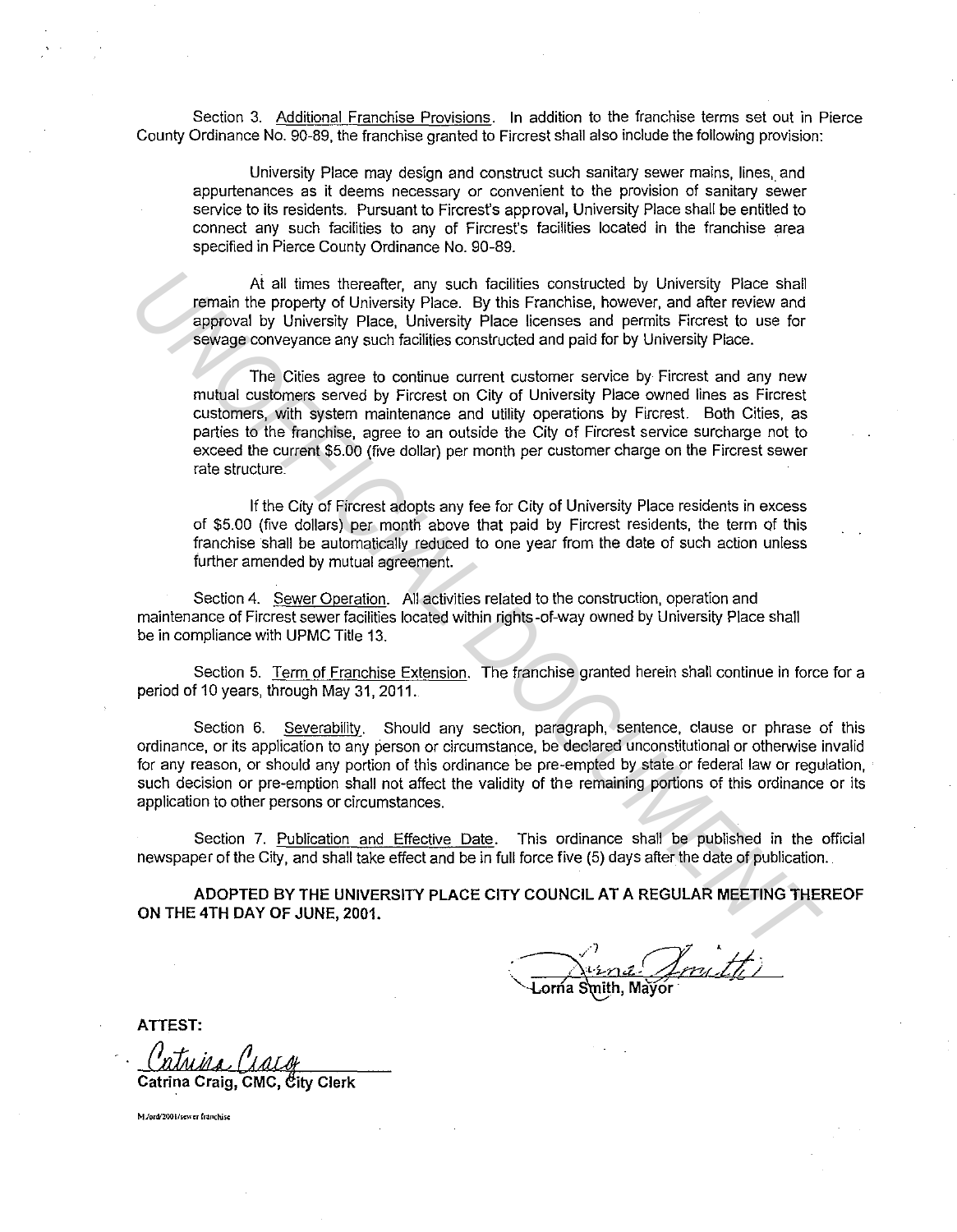**IPPRQVED AS TO FORM:** 

Timothy X. Syllivan, City Attorney

Date of Publication: June 6, 2001 Effective Date: June 11, 2001

 $ATTEST:$ <br> $K:UR$   $\sqrt{659n}$   $bdot$ Effective Date: June 11, 2001<br> *Uncertainer The CITY OF FIRCREST*.<br> *Examples The CITY OF FIRCREST*.<br> *Examples Value Of Son D.Coll*<br>
First Rosenbladt, City Cierk<br> *City Cierk* 

Rick Rosenbladt, City Clerk

M:/ord/2001/scwer franchise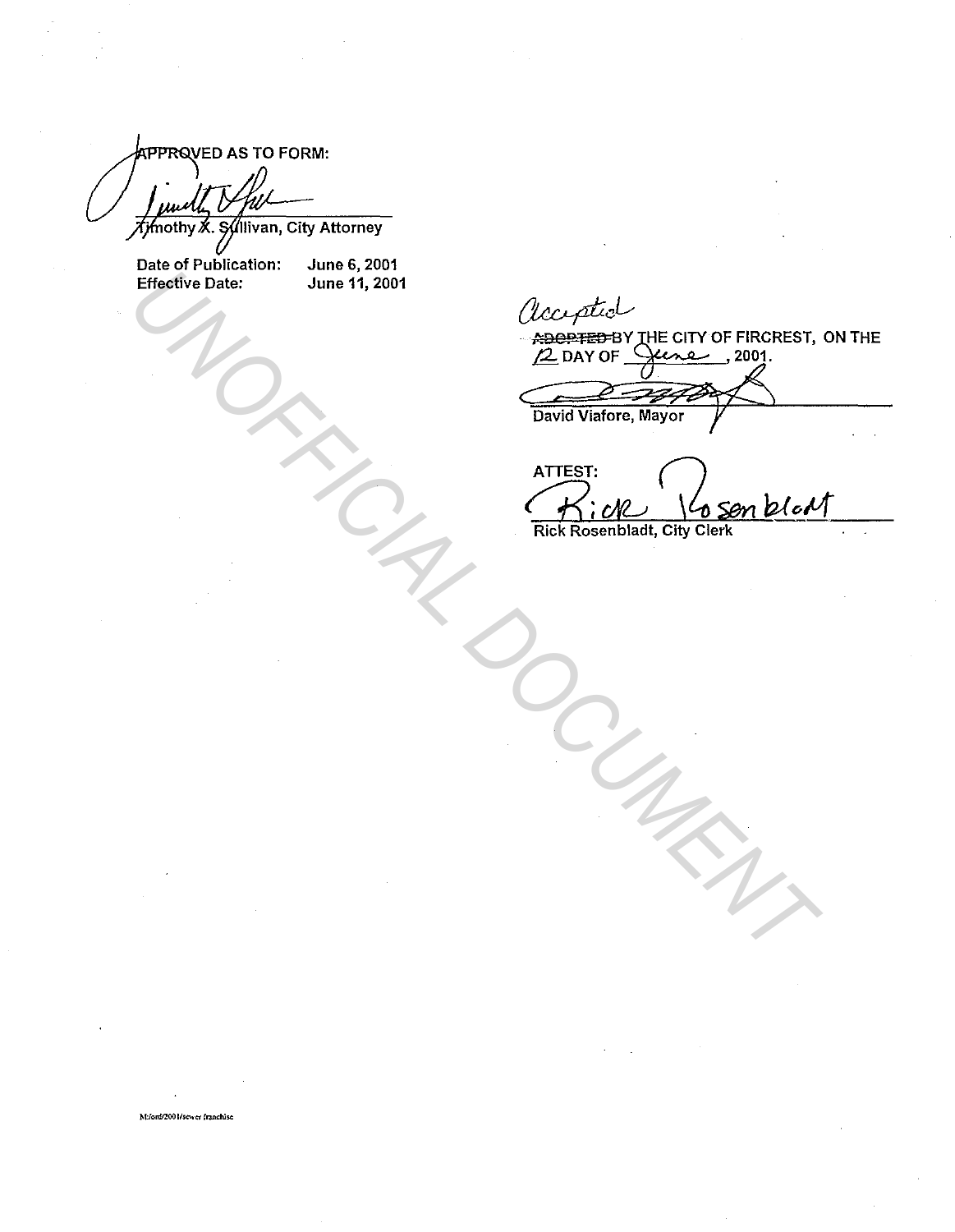J 4 *5* 

 $\mathbf{r}$ 

7

6

9

10 11

FILE NO. 35 2000 PROPOSAL NO. 20-89

Sponsored By: Requested By: Councilmember Paul Cyr PIERCE COUNTY EXECOTIVE (Public Works)

#### ORDINANCE NO. 90-89

AN ORDINANCE of the Pierce County Council granting a franchise to the TOWN OF FIRCREST, a municipal corporation, for locations of sanitary sewer pipeline on certain Rights-of-Way.

WHEREAS, TOWN OF FIRCREST, a municipal corporation, of the state of Washington, has applied for a nonexclusive franchise to construct operate and maintain sanitary sewer pipeline in, over, along, upon ' across and under certain County roads, highways and other county ' property in Pierce County, Washington, as hereinafter set forth; and

WHEREAS, said application came on regularly for hearing before the Pierce County Council on the date set forth below under the provisions of R.C.W. Chapter 36.55; and

WHEREAS, it appears to the Council that the bid process has been completed and notice of said hearing has been duly given to the public and those interested in providing the same service applied for public and those interested in providing the same service applied<br>by the applicant as required by law and that it is in the public by the appricant as requested to the MOW THEREFORE,

BE IT ORDAINED by the Council of Pierce County:

Section 1. The franchise, a copy of which is attached hereto and identified as Exhibit "A", is hereby given and granted to the TOWN OF FIRCREST, a municipal corporation, of the State of Washington, hereinafter referred to as the Grantee, for a period of of twenty-five (25) years, from and after the date of entry of this orainance to construct, operate and maintain a sanitary sewer pipeline system for the transportation and disposition of sewage in, upon, under, across, along and over those certain County roads, highways and County property in Pierce County, Washington, described on said franchise. **UNERENTS TOWER UNITS AND UPPER CONTROLL AND STATES AND INTEREST AS A SURFAINT CONTROLL AND SURFAINED ASSESS AND INTEREST AND SURFAME TO A SURFAME THE SURFAME TO A SURFAME TO A SURFAME TO A SURFAME TO A SURFAME TO A SURFAM** 

Section 3. The Executive of Pierce County is hereby authorized to execute said franchise. #

PASSED this  $/8\frac{a}{s}$  day of  $\sqrt{e^{c}t}$ ; 1990.

PIERCE COUNTY COUNCIL Pierce County, Washington

 $\epsilon$  Council Chair 1 of 2

 $\checkmark$ 

PC/FIRCST1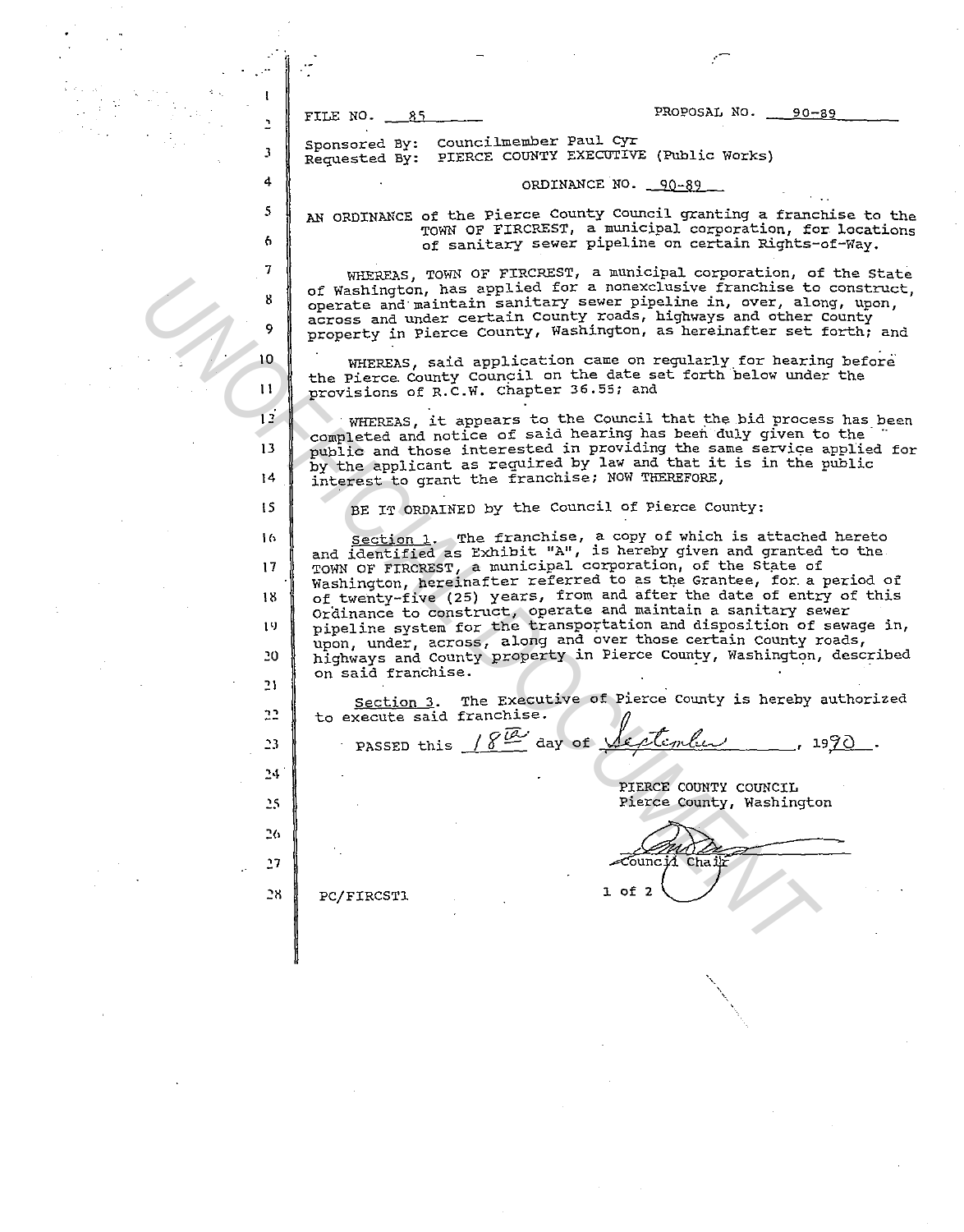$CRDINANCE NO. 90-8. (Cont'd)$  $\mathbf{I}$ ATTEST: J  $\frac{1}{2}$ 4 *5*  PIERCE COUNTY EXECUTIVE 6 ò Ī  $\mathbf{A}$ 7 *UNDERVEASE to Form Only.*<br>
Approved as to Form Only.<br>
10<br>
10<br>
Deputy Presenting Attorney<br>
11<br>
11<br>
Deputy Presenting Attorney<br>
11<br>
11<br>
Underline Director<br>
11<br>
11<br>
UNIFERENT COUNTY<br>
THERE DESIGNATION<br>
12<br>
2012<br>
2012<br>
2012<br> 8 9 Approved as to Form Only: . 10 1 I **osecuting Attorney** \ . . **Approved as ta Bond and Insurance**  12 **Requirements only:**  13 1 • *CAO* VIT . , lh  $\frac{N_{frr}N}{\text{Utilities Directory}}$ 17 18 I 'I *20*  21 *25*  PC/FIRCST1 2 of 2 *28*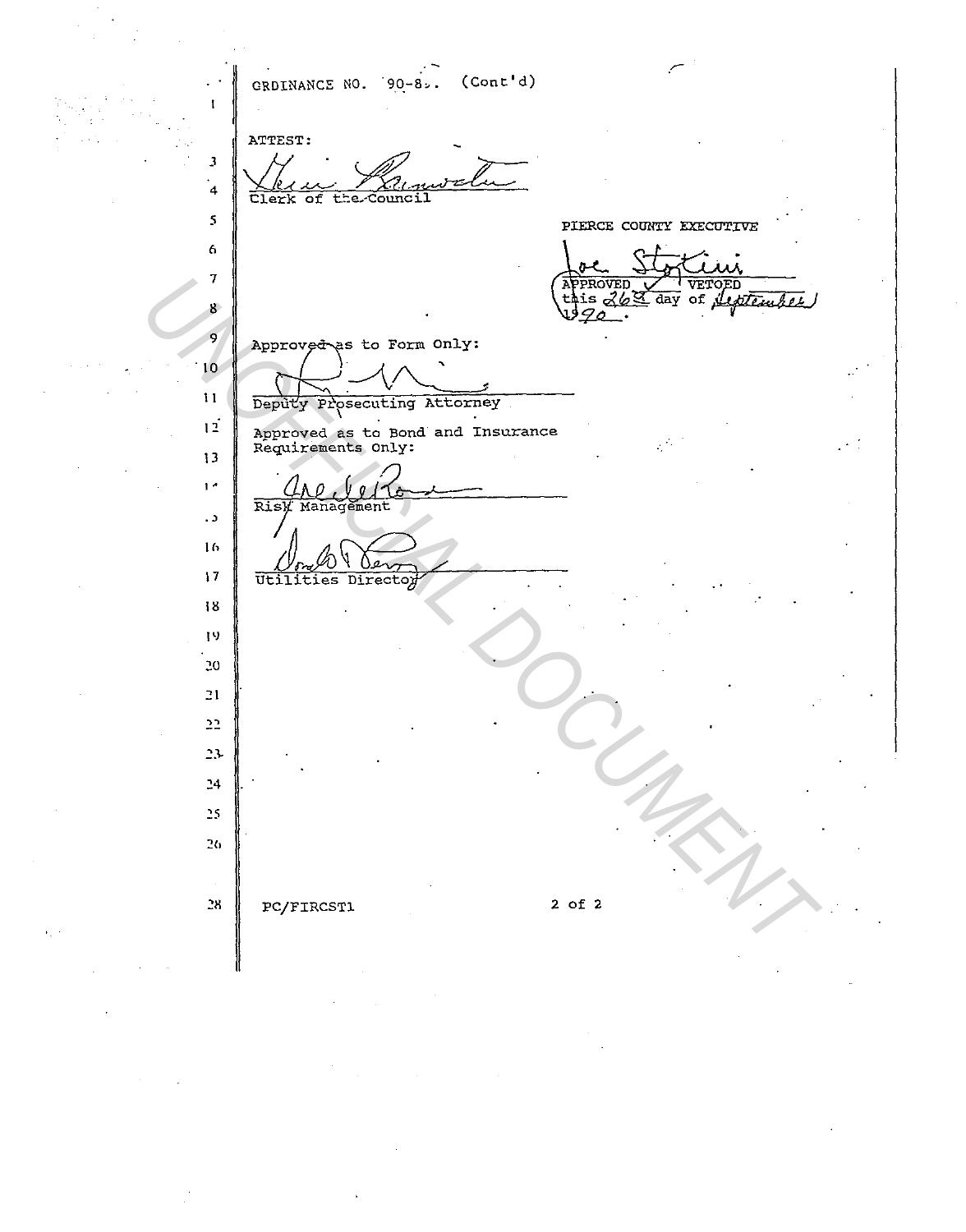• **VOL 6.53PAGE283J** 

EXHIBIT "A"

) ) ) ) ) ) ) ) ) )

FILE NO.  $\frac{85}{100}$ 

 $\overline{\phantom{a}}$  .

2

 $\mathbf{1}$ 

3

4

5

6

In the Matter of the Application of the TOWN OF FIRCREST, a municipal corporation, organized and existing under and by virtue of the laws of the State of Washington, for a Franchise to construct, operate and maintain a sanitary sewer line system in, under, along, over, across and upon certain Public Highways in Pierce County, Washington

7 8 9 10 11 12 13 14 15 16 17 18 Application of the TOWN OF FIRCREST, a municipal corporation, organized and existing under and by virtue of the Laws of the State of Washington, for a Franchise to construct, operate and maintain a sanitary sewer pipeline system for disposal of sewerage in, under, along, upon, across, and over certain public roads and highways in Pierce county, Washington, as hereinafter set forth, having come on regularly for hearing before the County Council of Pierce county, Washington, under the provisions of R.C.W. Chapter 36.55, and the provisions of R.C.W. 36.93.100, and it appearing to the Council that notice of said hearing has been duly given as required by law, and that it is in the public interest to grant the Franchise herein granted; Ine system in, under, along, over,<br>across and upon certain Public Highways<br>in Pierce County, Washington<br>in Pierce County, Washington<br>in Pierce County, Washington<br>organized and existing under and by virtue of the Laws of th

NOW, THEREFORE, IT IS ORDERED that a franchise be, and the same is hereby given and granted to the TOWN OF FIRCREST, a municipal corporation of the State of Washington, hereinafter called the "Grantee" for a term of twenty-five (25) years from and after the date of the entry of this order, the right, privilege, and authority to construct, maintain, and operate for the said period of time, a sanitary sewer pipeline, and appurtenances for a sanitary sewer system, in, under, along, upon, across, and over the public roads and

27

19

20

21

22

23

24

25

26

28

 $~\mu$ hyllis  $\cal J$  Council 9012050253

Exhibit "A" Page **1** of 11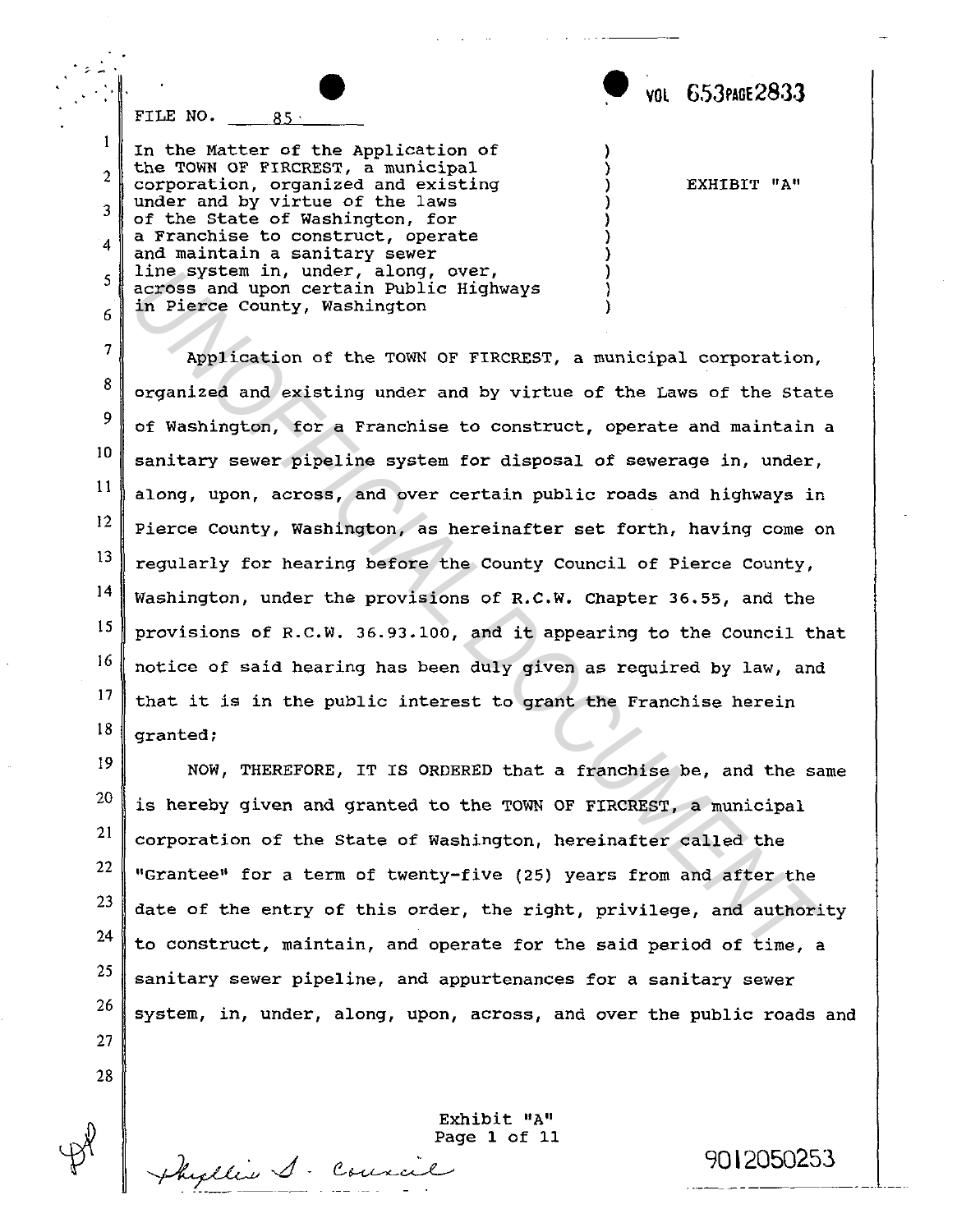$\frac{1}{2}$ . Exhibit "A" to Ord ance  $\frac{90-89}{\sqrt{2}}$  (Con't)  $\frac{8}{\sqrt{2}}$  vol  $653$ PAGE2834

 $\mathbf{1}$ highways in Pierce County, Washington, to-wit: 2 Section 14, Township 20 North, Range 2 East, W.M., All Pierce County Roads in the Northwest Quarter of the 3 Nortwest Quarter of the said section. Including both sides of 35th street West excluding 67th Avenue West of the said 4 section. 5 Shoshome Street and Kootnai Street - From the Limits of<br>
Town of Fircrets South to 40th Street West.<br>
40th Street West - North and South sides between the<br>
Westerly half of Orchard Street (5100 Block of 40th Street<br>
West) Shoshone Street and Kootnai Street - From the Limits of the Town of Fircrest south to 40th Street West. 6 40th Street West - North and South sides between the 7 Westerly half of Orchard Street (5100 Block of 40th Street West) and the Easterly Town of Fircrest limits at Alameda 8 Avenue (5900 Block of 40th street West). 9 Alameda Avenue - From the Town of Fircrest Limits, South to 48th Street West. 10 44th Street West - From Alameda Avenue, West to 63rd 11 Avenue West. 12 60th Avenue Court West - From 44th Steeet West, North to Town of Fircrest Limits 13 All Pierce County Roads in the Montane Addition Divisions 1 14 through 5 of the said Section. 15 Section 23, Township 20 North, Range 2 East, W.M. 63rd Avenue West in Montane Addition Division 3 of the said 16 Section. 17 PROVIDED FURTHER, that this franchise is granted subject to the 18 following terms and conditions, to-wit: 19 I 20 That in the working of breaking the soil of the said County 21 roads and highways for the purpose of laying, relaying, connecting, 22 disconnecting, and repairing said mains and pipes and making 23 connections between the same to the dwellings and other buildings of 24 the consumers, the said Grantee, its successors and assigns, shall be 25 governed by and conform to the general rules adopted by the officers 26 charged with the supervision and care of such County roads and 27 highways in said Pierce County, Washington, as in this franchise 28 granted; and the said Grantee, its successors and assigns, at its and Exhibit "A"<br>Page 2 of 11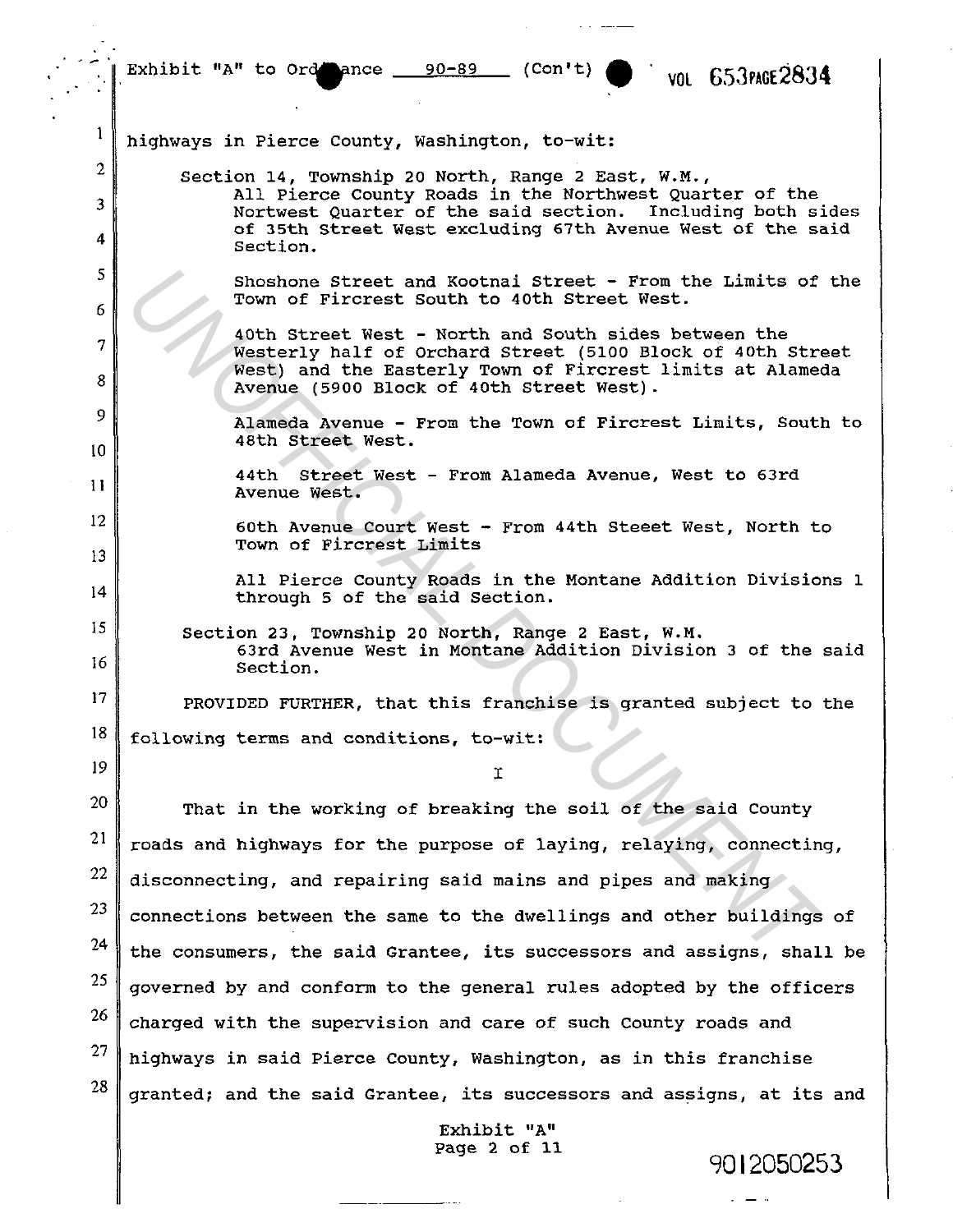Exhibit "A" to Ord ance  $\frac{90-89}{ }$  (Con't) • VOL 653PLGE2835

their expense, with all convenient speed shall complete the work for which the soil has been broken, and forthwith replace the work and make good the said county roads and highways and leave the same in as good condition as before the work was commenced; PROVIDED, HOWEVER, that no such breaking of the soil of said county roads and highways shall be done prior to the obtaining of a permit therefor issued by the Pierce County Public Works Director, which permit shall contain specifications for the restoration of said roads to the same condition as they were prior to such breaking; and PROVIDED FURTHER, that said Pierce County Public Works Director may in his discretion require a bond in a sum sufficient to guarantee to Pierce County that such road shall be restored to the same condition as it was prior to such breaking.

14

25

-.

1

2

3

4

5

6

7

8

9

10

11

12

13

II

15 16 17 18 19 20 21 22 23 24 The sanitary sewer mains, pipes and appurtenant structures shall be laid as directed by the County Public Works Director, or his designee, at the time of application for a construction permit. The depth, alignment or other conditions will be determined by said Director at that time and upon review of the plans and specifications of the sanitary sewer facilities to be installed. The issuance of a construction permit will be evidence of written approval of said plans and specifications and will embody any special conditions or requirements which may be deemed necessary and in the best interest of Pierce County. that no such breaking of the soil of said county roads and highway<br>shall be done prior to the obtaining of a permit therefor issued the Pierce County Public Works Director, which permit shall contai<br>specifications for the

## III

26 27 28 All work done under this franchise shall be done in a thorough and workmanlike manner, that in the laying of sewer pipes and the digging of ditches therefor, the Grantee herein, its successors and

Exhibit "A"<br>Page 3 of 11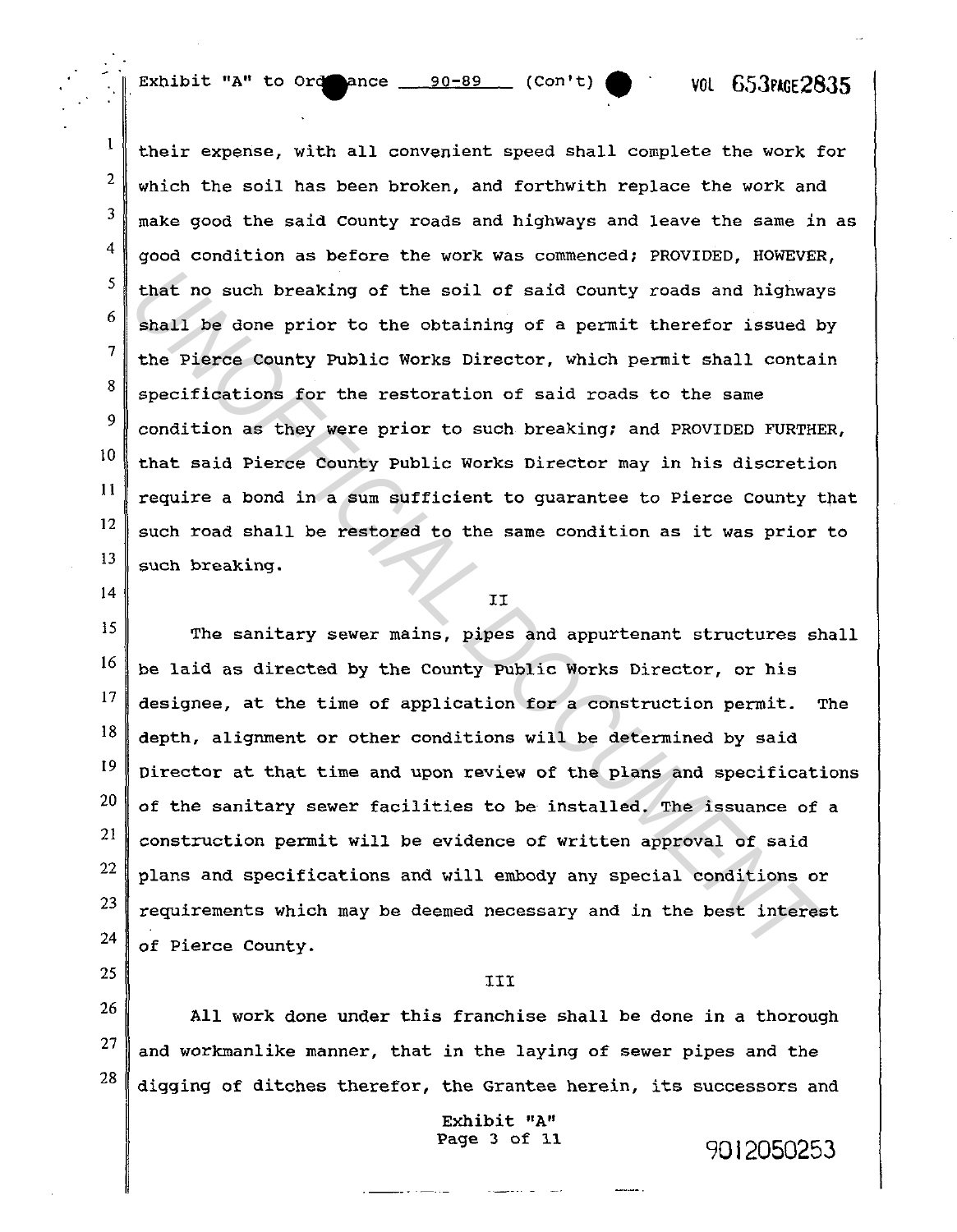Exhibit "A" to Ord name  $90-89$  (Con't) • VOL 653PAGE2836

 $\frac{1}{\pi}$ 

3

 $\mathbf{I}$ 

9

15

2 4 5 6 7 8 JO 11 12 13 14 assigns, shall leave such ditches in such a way as to interfere as little as possible with public travel and shall take all due and necessary precautions to guard the same that damage or injury, shall not occur or arise by reason of such work; and that where any of such ditches or trenches are left open at night, the Grantee shall place at all crossings suitable lights in such a position to guard against danger, and that the Grantee, its successors and assigns, shall be liable for all damage which may be caused by reason of any injury sustained through its carelessness or neglect, or by reason of any person, animal or property being injured herein through any failing or neglect of the Grantee, herein, its successors and assigns, or by reason of any damage caused through the neglect to properly guard any ditches or trenches dug or maintained by the Grantee herein, its successors and assigns. ditches or trenches are left open at night, the Grantee shall place at all crossings suitable lights in such a position to quard again danger, and that the Grantee, its successors and assigns, shall be liable for all danag

IV

16 17 18 19 20 21 22 23 24 25 26 27 28 That the County of Pierce, in the granting of this franchise does not waive any rights which it now holds or may hereafter acquire including the right of eminent domain, and this order shall not be construed so as to deprive the County of Pierce of any powers, rights, or privileges which it now has or may hereafter acquire, to regulate the use and control of the County roads and highways covered by this franchise, or to go upon any and all County roads and highways for the purpose of constructing and improving the same in such a manner as the county of Pierce, or its representatives may elect; and the Grantee herein, its successors and assigns, shall place such sanitary sewer pipes in the ground at depth and manner as shall be satisfactory to the Pierce County Director of PUblic Works. Any extension or connection to said sanitary sewer system including

> Exhibit "A" Page 4 of 11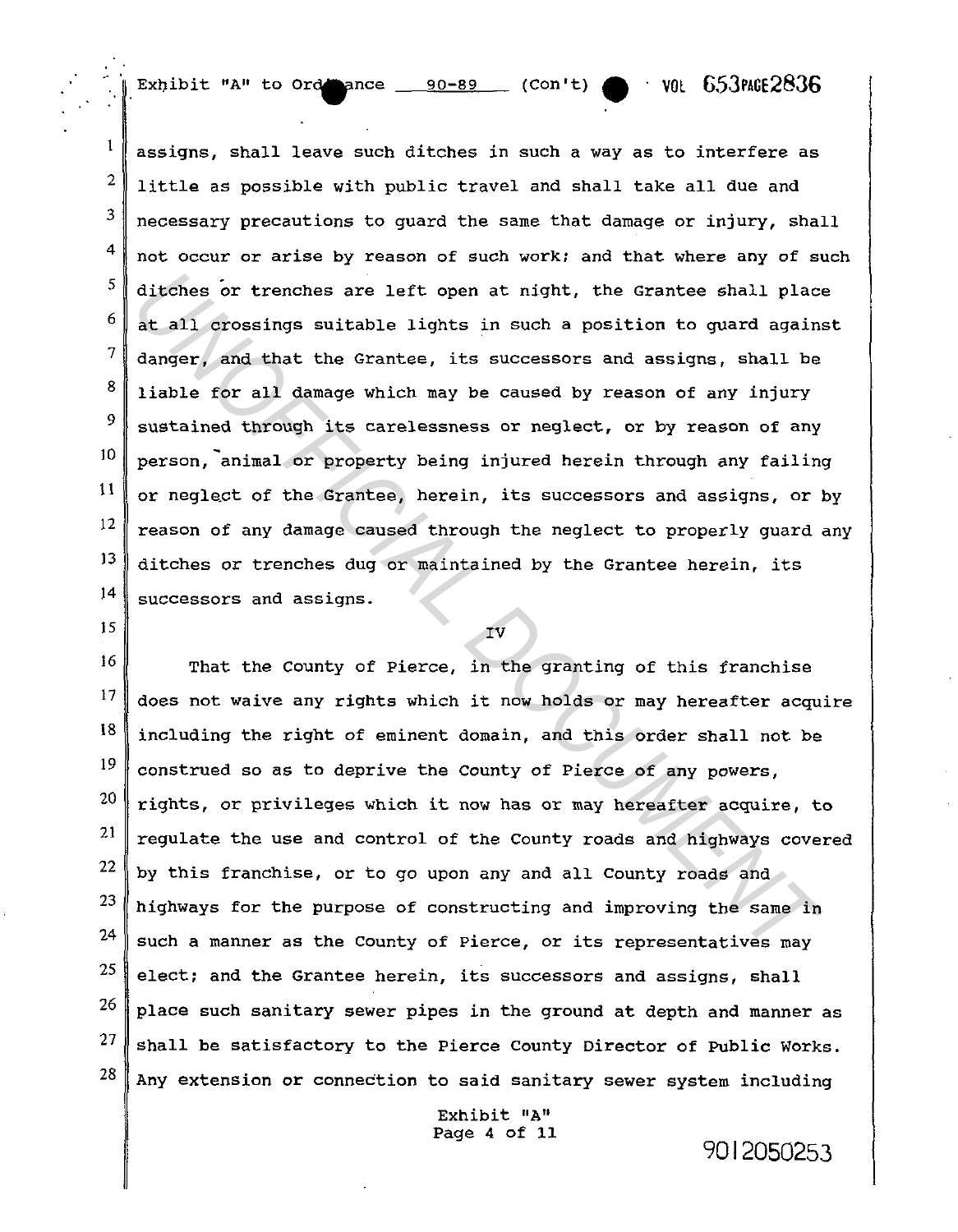..

2

 $\mathbf{1}$ 

3

4

Exhibit "A" to  $0 \text{ rad}$  ance  $90-89$  (Con't)  $\bullet$  <sup>. VOL</sup>  $653$  NGE 2837

the installation of side sewers from the sanitary sewer mains to the property lines of the consumers, shall be made only by contractors registered by the State of Washington.

v

5 6 7 8 9 IO 11 12 13 14 15 16 17 18 19 20 21 22 23 24 25 26 27 28 Grantee, its successors and assigns, agrees to defend, indemnify and save harmless Pierce County, its appointed and elective officers and employees from and against any and all liability, loss, cost, damage, and expense, including costs and attorney fees in defense thereof, because of actions, claims, or lawsuits against the County, its elected or appointed officials or employees for damages because of personal or bodily injury, including death at any time resulting therefrom, sustained or alleged to have been sustained by any person or persons and on account of damage to property including loss of use thereof, asserted or arising or alleged to have arisen out of or in consequence of the construction, installation, operation or maintenance of any equipment or facilities, inclusive of appurtenances thereto, under the franchise, and on account of damages to Grantee's equipment and facilities involved in the exercise of this franchise agreement, inclusive of appurtenances thereto, including loss of use thereof, asserted or arising or alleged to have arisen out of or in consequence of the construction, maintenance or alteration of County roadways, sewer lines, storm drain lines, grades and alignments of roads named in this franchise, whether such injuries to persons or damage to property is due to the negligence of the Grantee, its successor and assigns, or Pierce County, its appointed and elective officers, employees, or their agents; and further Grantee shall indemnify Pierce County against damages or losses, if any, that may result arising out of the construction, Grantee, its successors and assigns, agrees to defend, indem<br>and save harmless Pierce County, its appointed and elective office<br>and employees from and against any and all liability, loss, cost,<br>damage, and expense, includi

> Exhibit "A" Page 5 of 11 9012050253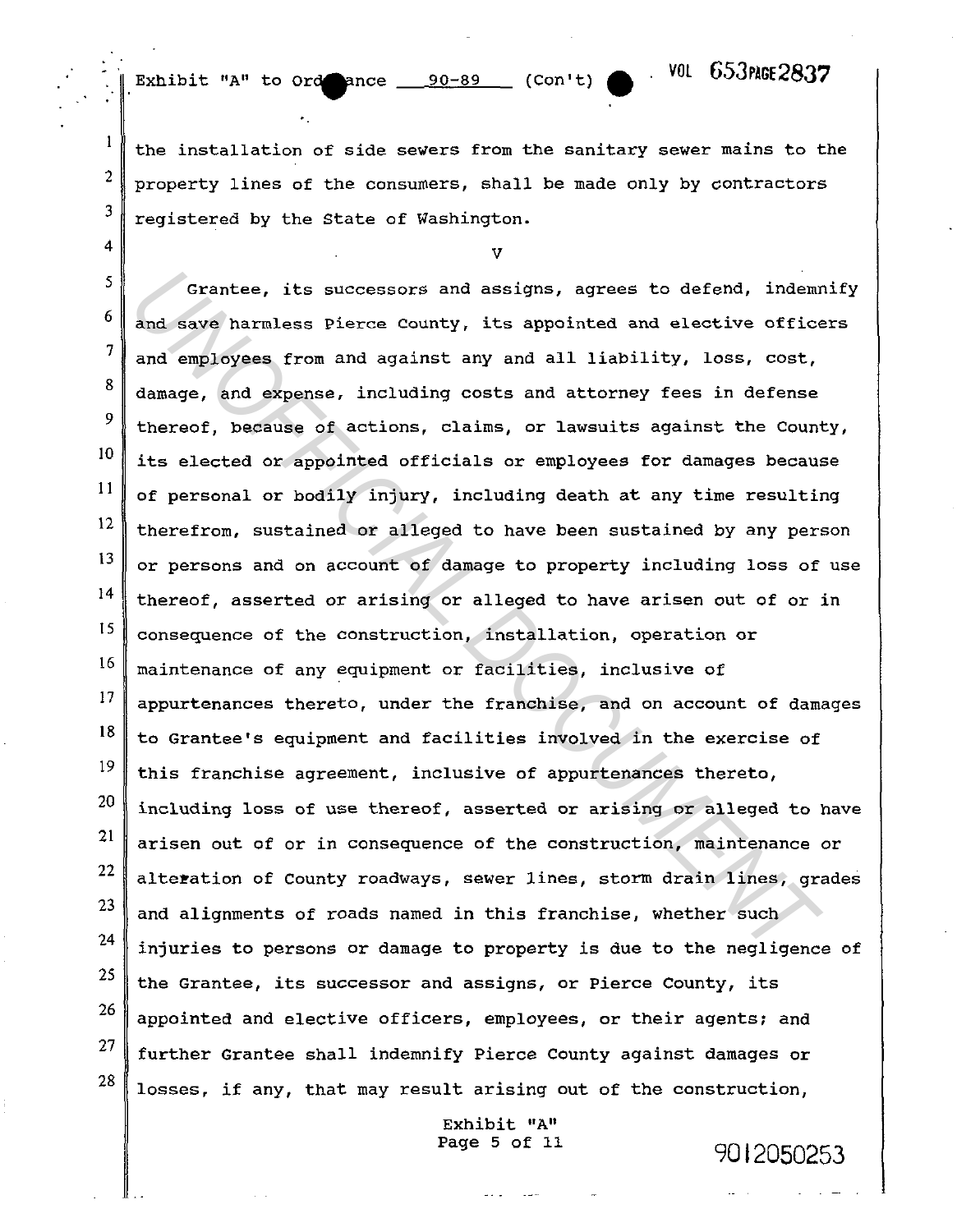Exhibit "A" to ordenance 90-89 (Con't)  $\bullet$   $\cdot$  VOL 653PAGE2838

9012050253

 $\mathbf{1}$ installation, maintenance, condition, or operation of equipment and 2 facilities, inclusive of appurtenances thereto, under this franchise. 3 The Grantee, its successors and assigns, shall constantly maintain in 4 full force and effect liability insurance for bodily injury and *Universion with such carriers and in such amounts as are*<br>approved by Pierce County, to the end that Pierce County, its<br>approved by Pierce County, to the end that Pierce County, its<br>appointed and elective officers and amp 5 property damage, with such carriers and in such amounts as are 6 approved by Pierce County, to the end that Pierce County, its 7 appointed and elective officers and employees, shall not have to 8 defend or pay any claims brought as a result of activities pursued, 9 conditions created, or conditions existing under this franchise. <sup>A</sup> IO certificate of Insurance with Pierce County named as an additional 11 named insured on a form provided by Pierce County must be delivered 12 to the Pierce County Council prior to any construction or the 13 issuance of any construction permits. There shall be an endorsement 14 to the policy to the effect that Pierce County has no obligation to 15 report losses or to pay premiums, and the insurer must agree to give 16 Pierce County thirty (30) days written notice of any material change l7 in coverage, non-renewal, or termination of the policy. In the event 18 of the Grantee's failure to fully defend, indemnify and hold harmless 19 Pierce county, its appointed and elective officers and employees, as 20 undertaken herein, Pierce County may terminate this franchise without 21 notice, and shall have a lien upon all equipment and materials 22 erected or placed under this franchise, which lien may be enforced to 23 reimburse Pierce county for any reasonable expenses and payments 24 incurred in defending and/or satisfying any claims brought or 25 judgments entered against Pierce County as a result of conditions 26 created under this franchise or acts or omissions of the Grantee or 27 it's agents while performing or attempting to perform any operation 28 allowed by this franchise. This remedy shall not be exclusive and

> Exhibit "A" Page 6 of 11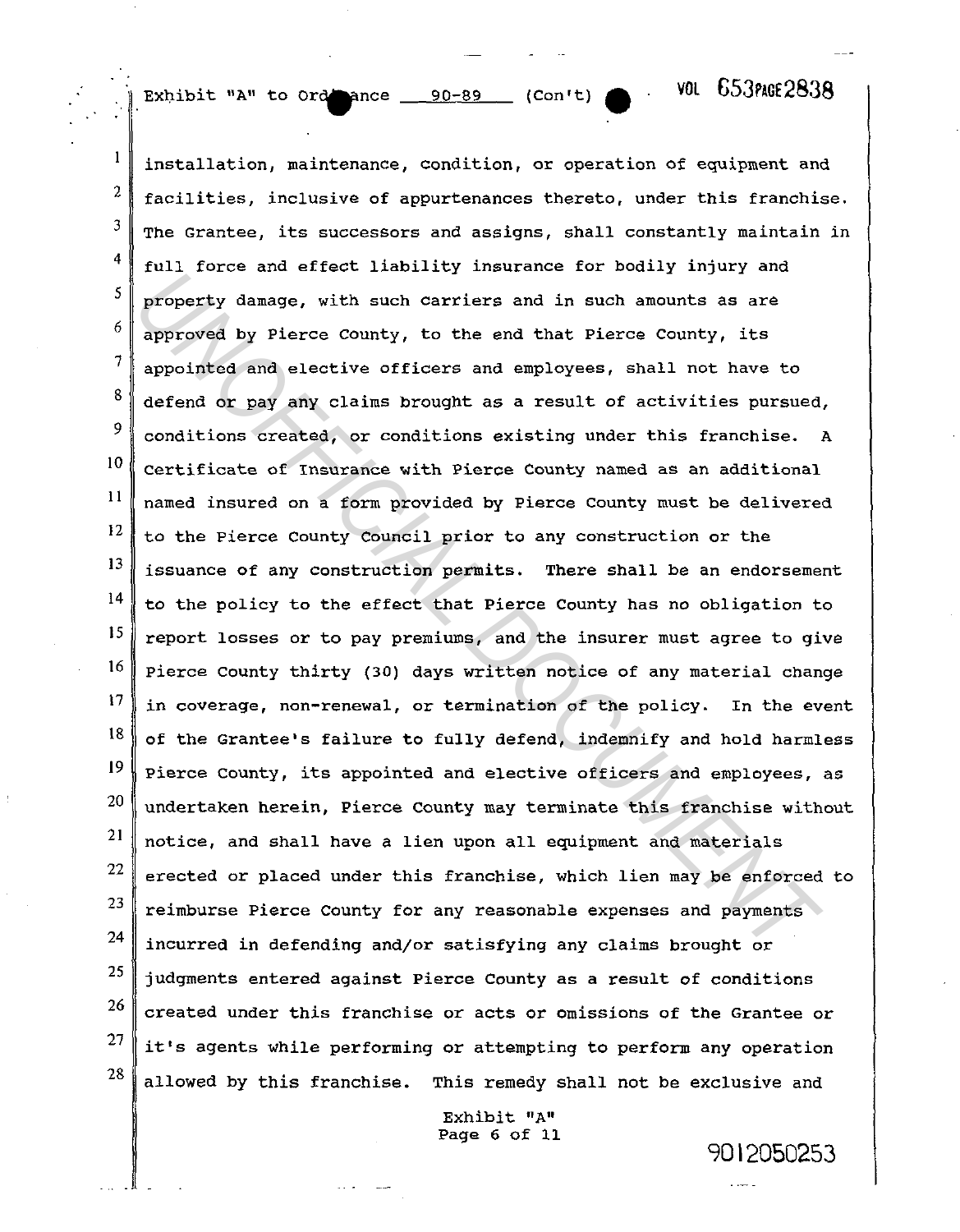2

 $\mathbf{1}$ 

3

4

5

6

7

8

9

JO

11

12

J3

14

Pierce County may pursue any lawful actions to recover from Grantee, its successors and assigns, any reasonable expenses and payments incurred in defending and/or·satisfying any claims brought or judgments entered against Pierce County, its officers or employees.

VI

Any and all damage or injury caused said highways or any portion thereof in the construction, operation, maintenance or repair of said sanitary sewer lines shall be immediately repaired and reconstructed under the supervision and to the satisfaction of the Public Works Director; and in the event the Grantee shall fail, neglect or refuse to immediately repair and reconstruct said damage or injury to said highways, the same may be done by the County and the expense and cost thereof shall be immediately repaid by the Grantee to the County.

## VII

VI<br>
My and all danage or injury caused said highways or any port<br>
thereof in the construction, operation, maintenance or repair of<br>
sanitary sever lines shall be immediately repaired and reconstruct<br>
under the supervision 15 If, at any time, the said County of Pierce shall change its 16 graded right of way along the said County roads and highways, or 17 shall change the grade of any said county roads or highways, or shall 18 construct drainage facilities, or shall construct, modify, or extend 19 drainage facilities or appurtenances, and where the installation of 20 the sanitary sewer pipe as granted in this franchise may interfere 21 with any of the changes, extensions, modifications or construction of 22 drainage or other facilities or roadway as herein stated, then the 23 said Grantee, herein its successors and assigns, at its or their 24 expense, shall upon notice, change the location or readjust the 25 elevation of such pipes or appurtenances, so that the same shall not 26 interfere with the grading or regrading of said County roads or 27 highways, extension, modification, or change of drainage or other 28 facilities and/or appurtenances nor impede any use of or travel

> Exhibit "A" Page 7 of 11

> > . --------- ---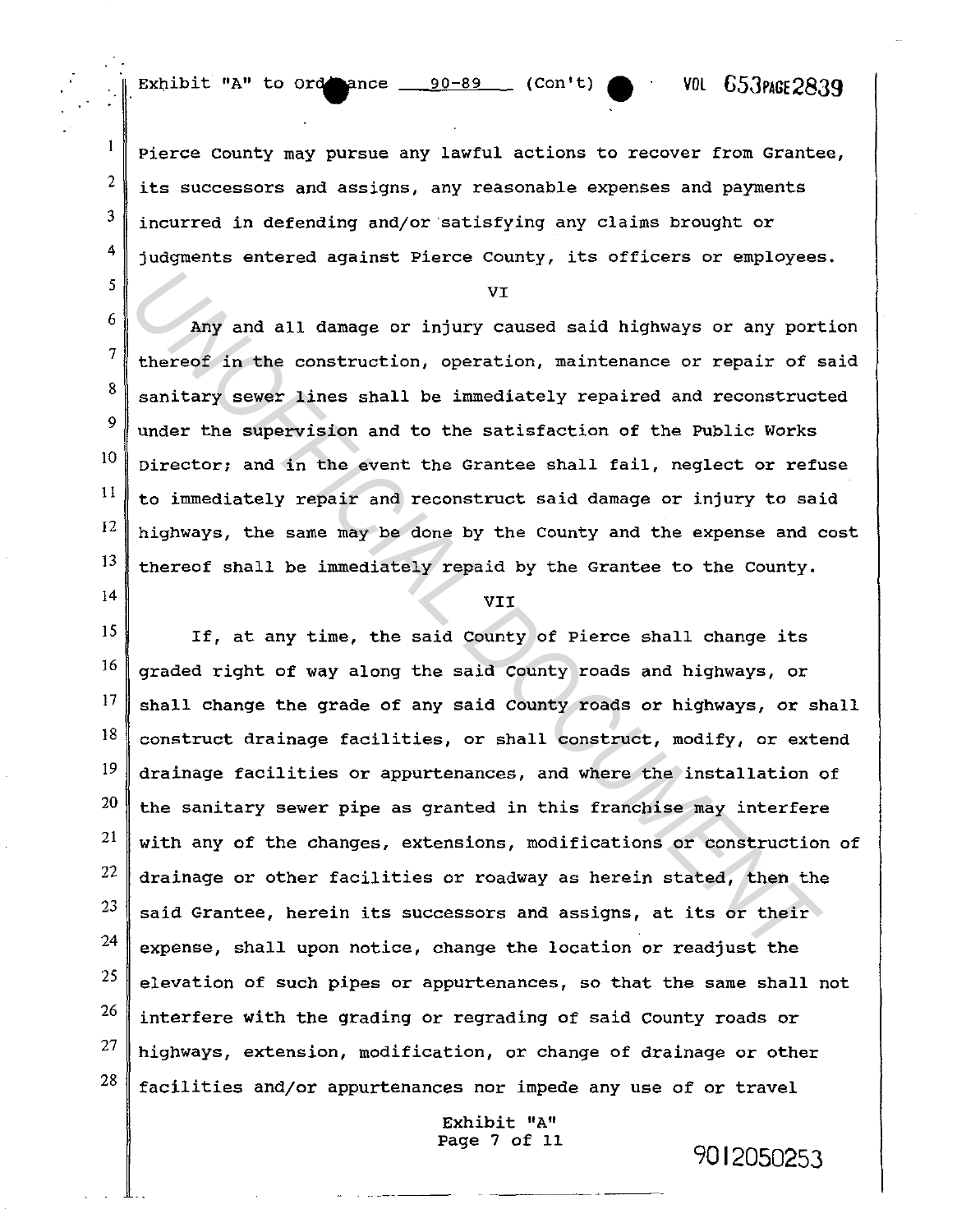Exhibit "A" to  $\text{ord}$  ance  $\underline{\hspace{1cm}}$  90-89 (Con't)  $\bullet$   $\cdot$  VOL  $653$ PAGE2840

9012050253

thereon.

2

 $\mathbf{1}$ 

3

4

s

6

7

8

9

10

11

20

# VIII

If, at any time, the County of Pierce shall vacate any public road or highway which is subject to rights granted by this franchise, the Pierce County Council may, at their option, and by giving thirty (30) days written notice to the Grantee, its successors and assigns, terminate this franchise with reference to such County road, highway, street, or alley so acquired and the county of Pierce shall not be liable for any damages or loss to the Grantee by reason of such termination.

IX

12 13 14 15 16 17 18 19 The laying, construction, operation and maintenance of the Grantee's sanitary sewer lines and facilities authorized by this franchise shall not preclude Pierce County, its agents or its contractors from blasting, grading, excavating, or doing other necessary work contiguous to the said sanitary sewer lines and facilities of the Grantee, provided that the Grantee shall be given forty-eight (48) hours notice of said blasting or other work in order that the Grantee may protect its lines and facilities. the Pierce County Council may, at their option, and by giving thir<br>
(30) days written notice to the Crantee, its successors and assign<br>
terminate this franchise with reference to euch County road, highwe<br>
street, or alley

x

21 22 23 24 25 26 27 28 Whenever any of the County roads, right of way or other County property as designated in this franchise, by reason of transfer to another governmental agency or the subsequent incorporation of any town or city, or the extension of the limits of any town or city, shall fall within the city or town limits, this franchise shall continue in force as to all County roads, rights of way or other county property not so included in the transfer or city or town limits.

> Exhibit "A" Page 8 of 11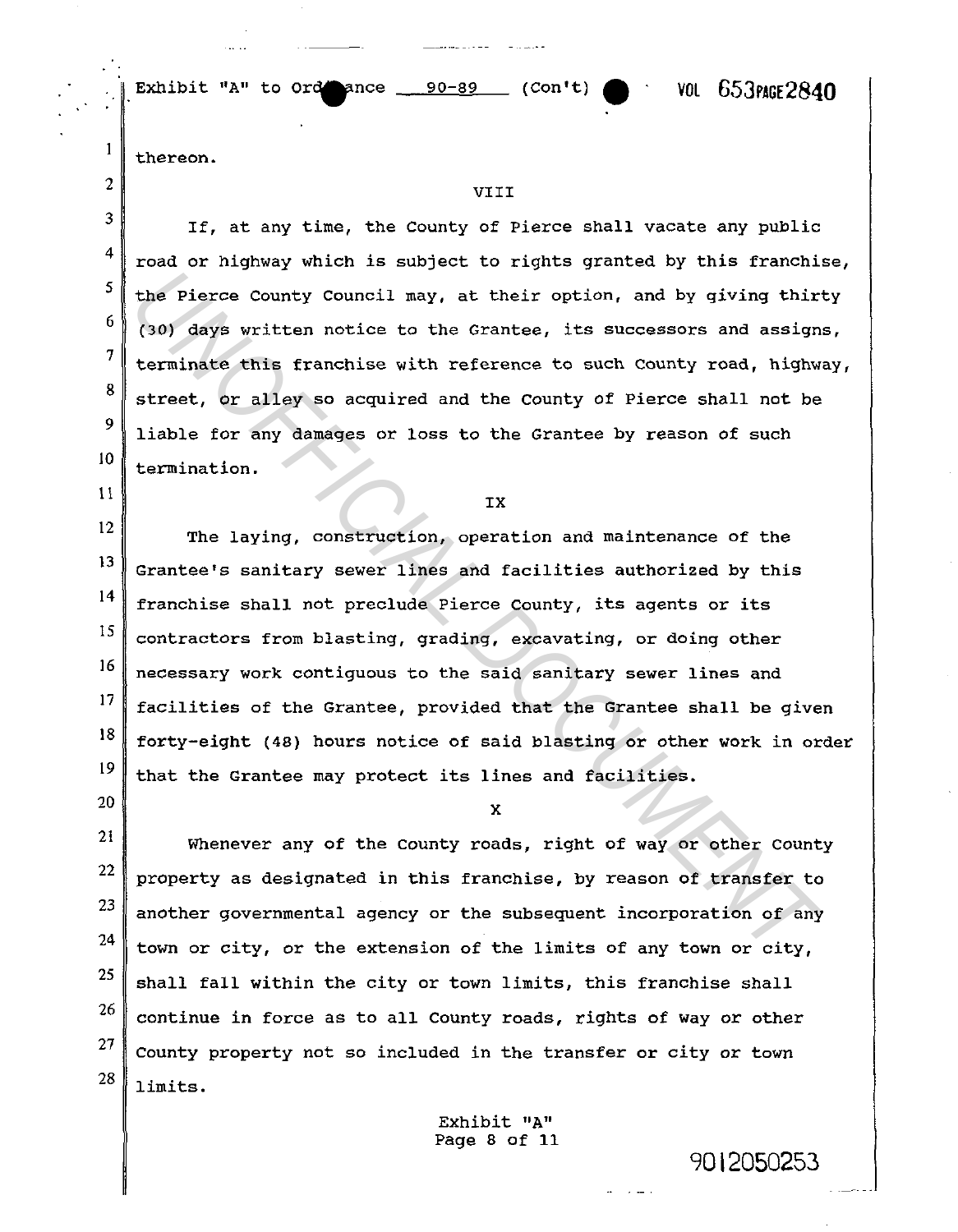2

 $\mathbf{1}$ 

3

4

5

6

7

8

9

10

I 1

27

28

XI

The said Grantee, its successors and assigns, shall not sell, transfer, or assign this franchise without first notifying the Pierce county Council of its intention to do so, and until consent is given by said Council by duly adopted resolution to so assign and transfer said franchise.

## XII

12 13 14 15 16 17 18 This franchise is granted upon the further express condition that it shall not be an exclusive franchise and shall not, in any manner prohibit the County of Pierce from granting any other franchise over, in, along, under, upon, and across any of the said County roads and highways of any kind and character that may be deemed proper by the Pierce county council, and this franchise shall not in any way prevent the County of Pierce from using the said County roads and highways, or affect the jurisdiction over them and every part of them by the County of Pierce with full power to make the necessary repairs, changes and alterations in the same and like manner as though this franchise had never been granted. by said Council by duly adopted resolution to so assign and transmit<br>said franchise.<br>XII<br>This franchise is granted upon the further express condition<br>that it shall not be an exclusive franchise and shall not, in any<br>manner

19 20 21 22 23 24 25 26 Pierce County reserves for itself the right at any time upon ninety (90) days written notice to the grantee, to so change, amend, modify or amplify this franchise to conform to any state statute, order of the Washington Utilities and Transportation Commission or county regulation, ordinance or right-of-way regulation, as may hereafter be enacted, adopted or promulgated and this franchise may be terminated at any time if the grantee fails to comply with such change, amendment, modification or amplification.

### XIII

Any failure to render adequate service to the patrons Of said

Exhibit "A" Page 9 of 11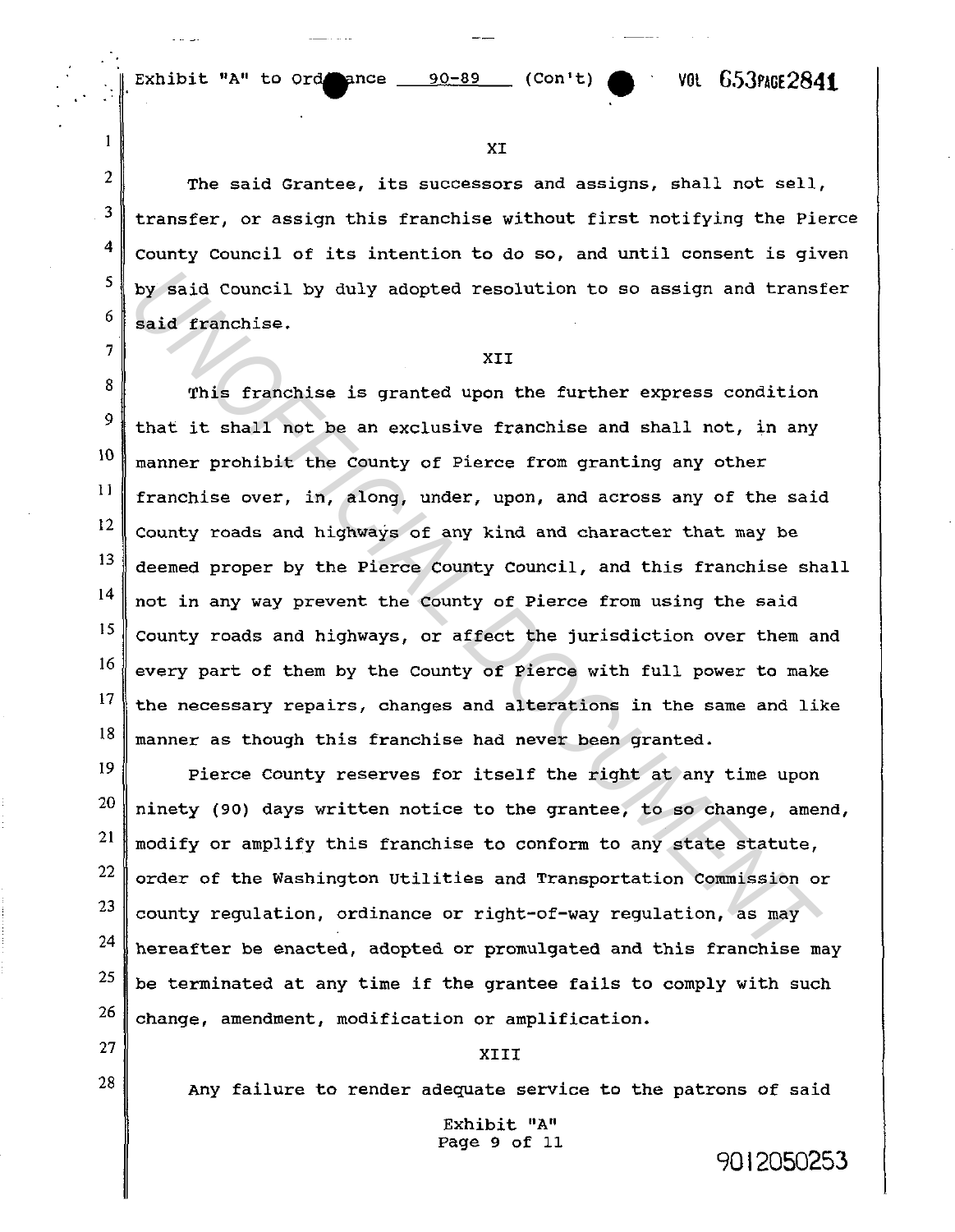Exhibit "A" to Ordence  $90-89$  (Con't)  $\bullet$  ' VOL 653PAGE2842

2

 $\mathbf{I}$ 

3

4

5

6

7

8

9

10

1 l

12

13

17

20

sanitary sewer system, or the discontinuance of such sewer service without fault on the part of the patron or patrons involved, for a period of thirty (30) days, shall work a forfeiture of this franchise, at the discretion of the Pierce County Council unless the failure should result from causes beyond human control.

## XIV

If the Grantee shall willfully violate or fail, through willful or unreasonable neglect, to comply with any of the provisions of this franchise for thirty (30) days after receipt of written notice from the Pierce County council, then said council shall have the right to declare forfeiture of all rights hereunder and to declare this franchise terminated and of no force or effect thereafter. failure should result from causes beyond human control.<br> *XIV*<br>
If the Grantee shall willfully violate or fail, through will<br>
or unreasonable neglect, to comply with any of the provisions of<br>
franchise for thirty (30) days

xv

14 15 Grantee acknowledges that Pierce County Charter Section 9.20 Franchises provides in part:

16 18 19 "All franchises shall be subject to . . . the right of the Council, or the people acting for themselves through referendum, to repeal for cause, amend, or modify the franchise in the interest of the public" and agrees to said condition.

### XVI

21 22 23 24 If any term, provision, condition or portion of this franchise shall be held to be invalid, such invalidity shall not affect the validity of the remaining portions of this franchise which shall continue in full force and effect.

25 26 27 28 The full acceptance of this franchise and all its terms and conditions within thirty (30) days from the effective date of the attached ordinance, by the TOWN OF FIRCREST, a municipal corporation of Pierce county, of the State of Washington, organized and existing

> Exhibit "A" Page 10 of 11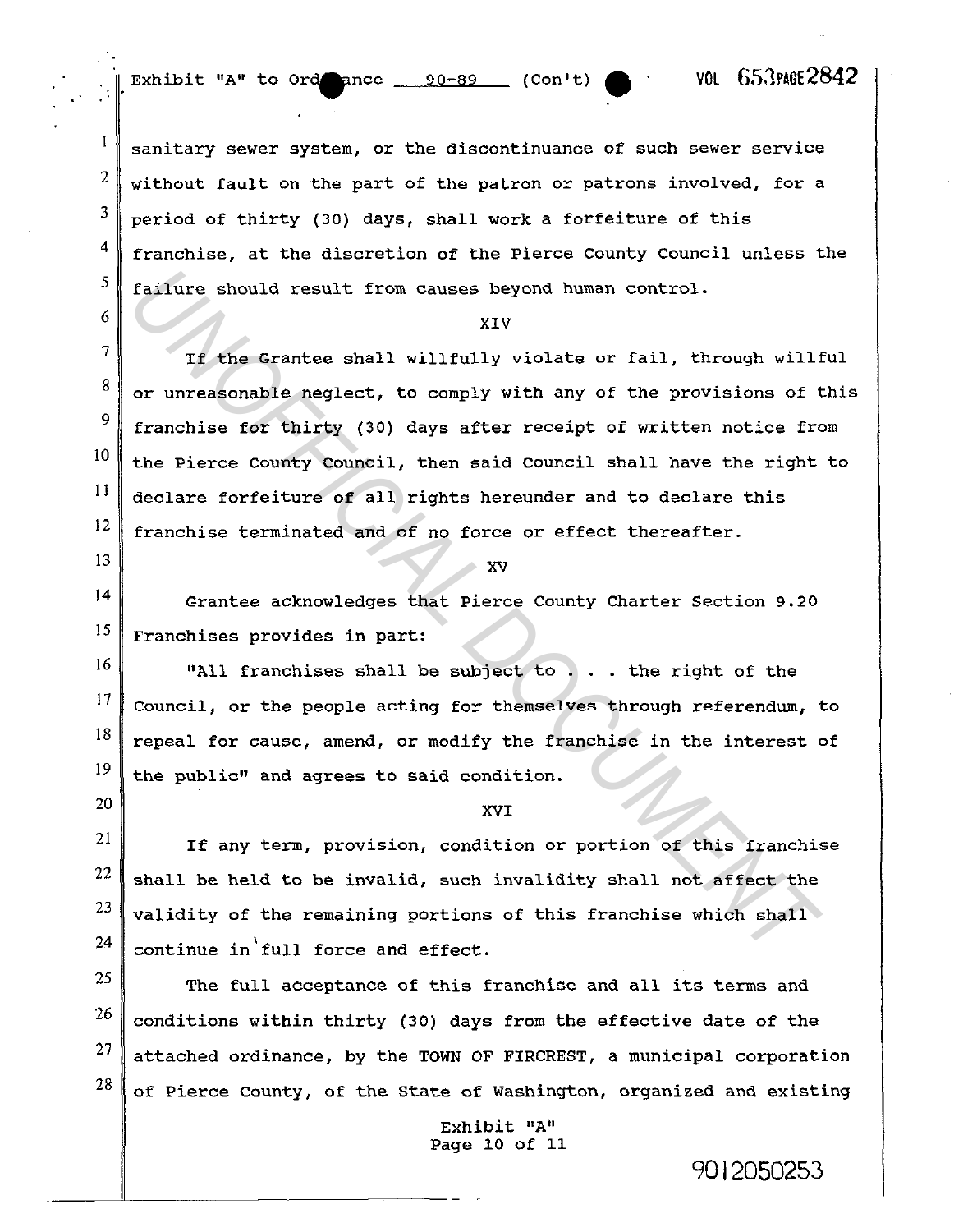Exhibit "A" to Ord. nce  $-$  90-89. (Con't)  $\bullet$  VOL 653PAGE2843

6

 $\mathbf{1}$ 

7

8

9

2 3 4 5 under and by virtue of the Laws of the State of Washington, in writing, is to be filed with the Clerk of the Pierce County council and shall be a condition precedent to its taking effect, and unless the Franchise is accepted within such time, this Franchise shall be null and void.

Pursuant to RCW 36.55.080, a copy of this franchise shall be recorded in the Office of the Pierce County Auditor.

**PATED at Tecoma, Washington, this**  $\frac{2\ell^{22}}{\sqrt{2\ell-2\ell}}$  **day of the present of the Pierce County Auditor.**<br>
DATED at Tecoma, Washington, this  $\frac{2\ell^{22}}{\sqrt{2\ell-2\ell}}$  day of  $\frac{1990}{\sqrt{2\ell}}$ . The present of this franchis 10 DATED at Tacoma, Washington, this day of  $\sqrt{c}$ pares at racoma, wasnington, the 11 12 13 STORTINI Pi*erce County Executive* 14 15 We hereby accept and agree to comply with a $\chi_1$  the  $\ell$ erms and 16 conditions of this Franchise. 17 18 19 20 21 22 Oct 06 - 5, 1990 23 24 25 26 **LES** 经选择名 27 28 Exhibit "A" Page 11 of 11 9012050253